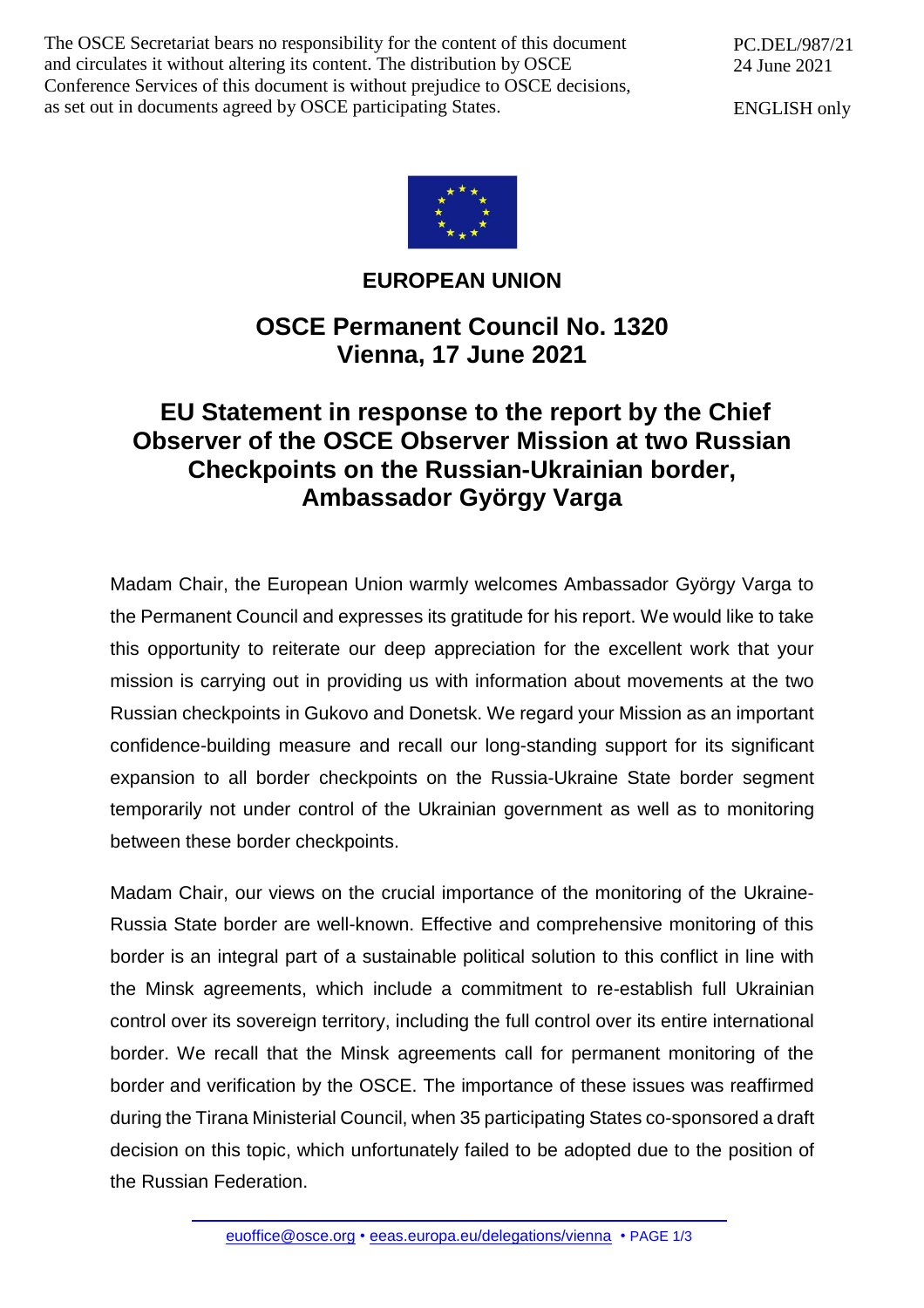In this context, we deeply regret that at the end of May, no consensus to extend the mandate of the Mission for another four months was possible, as Russia suddenly was not in a position to agree to what has been our practice for more than three years. As a result, the Mission must address the detrimental effects on planning and management which the duration of the new mandate to only two months entails.

Ambassador Varga, as you point out in your report, since its establishment in 2014 the Observer Mission has registered the movement of almost 24 million persons, including almost 40 thousand people in military outfits, as well as 685 ambulances, 138 funeral service vehicles, a quarter million of trucks and more than 50 thousand cargo minivans. These numbers are impressive for two reasons.

Firstly, your mission is confined to only two out of eleven border crossing points along the nearly 400 km internationally recognised border which is temporarily not under the control of the government of Ukraine. Information on what happens at other crossing points or between them is sparse except for the very telling observations by long-range SMM's UAVs of for example convoys crossing the uncontrolled segment of the border, very often at night and in areas with no border crossing infrastructure.

Secondly, the very limited size of your Mission, the ongoing restrictions on its freedom of movement and the strict ban of observation tools, even binoculars, prevent you from carrying out more comprehensive monitoring. This only increases our concerns about what is being deliberately hidden from the international community by Russia, especially as the SMM continues to be systematically denied access to border areas by Russia-backed armed formations.

Ambassador Varga, we regret to read about the significant adverse effect that the shortening of the mandate to only two months has already had upon the Mission's operational activities. More time spent on administrative tasks means less time on implementing the mandate. Moreover, it is sad to read that the morale of the staff is decreasing. Those brave women and men serving at the behest of the participating States under these challenging conditions have the right to know what to expect in the coming months in order to be able to plan their professional and personal lives.

Madam Chair, the position taken by the Russian Federation towards the Observer Mission sends an unfortunate political signal and is not in line with the efforts to find a